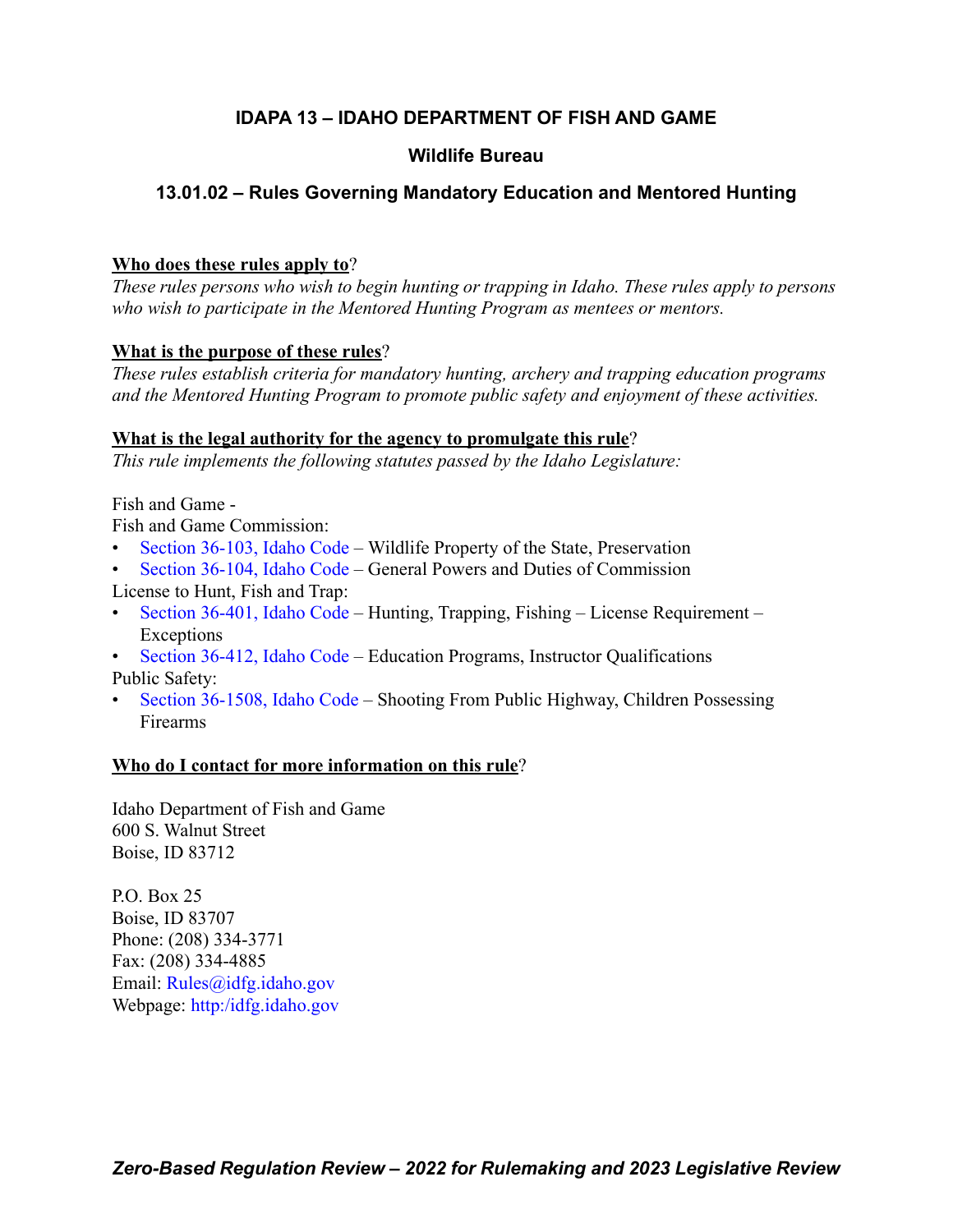# **Table of Contents**

# 13.01.02 - Rules Governing Mandatory Education and Mentored Hunting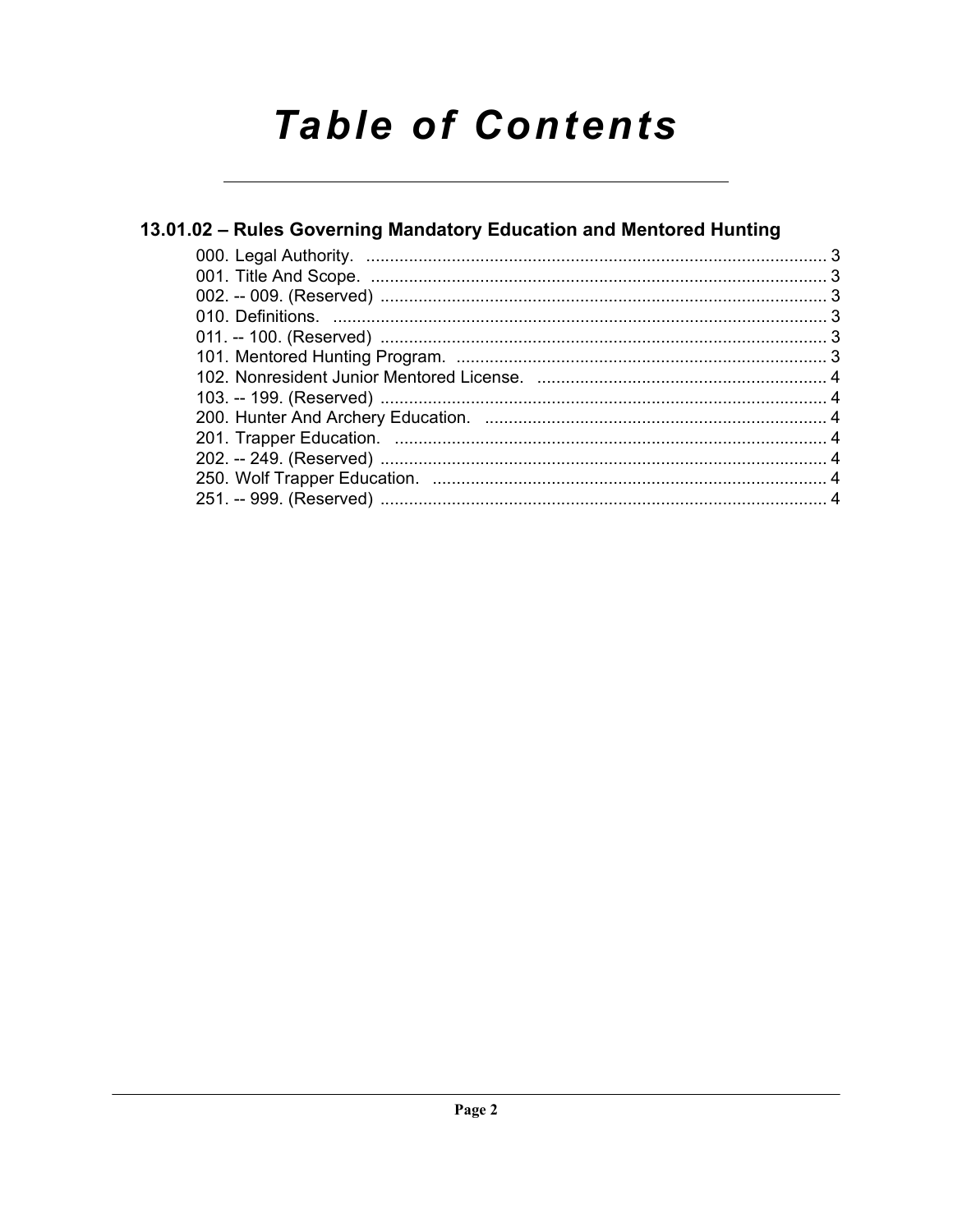#### <span id="page-2-0"></span>**13.01.02 – RULES GOVERNING MANDATORY EDUCATION AND MENTORED HUNTING**

#### <span id="page-2-1"></span>**000. LEGAL AUTHORITY.**

Sections 36-103, 36-104, 36-401, 36-412, and 36-1508 authorize the Commission to adopt rules concerning administration of hunting, archery, and trapping education programs and mentored hunting. (3-31-22)

#### <span id="page-2-2"></span>**001. TITLE AND SCOPE.**

The title of this chapter for citation is IDAPA 13.01.02, "Rules Governing Mandatory Education and Mentored Hunting." These rules establish criteria for hunting, archery, and trapping education programs and mentored hunting. (3-31-22)

#### <span id="page-2-3"></span>**002. -- 009. (RESERVED)**

#### <span id="page-2-4"></span>**010. DEFINITIONS.**

**01. Accompanied**. Close enough during hunting to be within normal conversation or hearing range without shouting or the aid of electronic devices.  $(3-31-22)$ 

#### <span id="page-2-5"></span>**011. -- 100. (RESERVED)**

#### <span id="page-2-6"></span>**101. MENTORED HUNTING PROGRAM.**

Other than as specified herein, nothing in this section alters statutory or rule requirements for licensing or the take of wildlife. (3-31-22)

**01. Hunting Passport**. A Hunting Passport is a special authorization for a person to take wildlife as a mentee, provided the Passport holder is accompanied by a mentor and participating in the Mentored Hunting Program. Hunting Passports may be obtained from the Department or license vendor. (3-31-22) Program. Hunting Passports may be obtained from the Department or license vendor.

**a.** A person may obtain a Hunting Passport without hunter education certification. (3-31-22)

**b.** A Hunting Passport expires December 31 of the year for which it is valid.  $(3-31-22)$ 

**c.** A Hunting Passport is to be carried on one's person and exhibited on request as provided in Section 36-1201, Idaho Code.

#### **02. Eligibility of Mentee**. (3-31-22)

**a.** Only persons eight (8) years of age or older who have not previously possessed a Hunting Passport, a hunting license or equivalent license in any state or other country may possess a Hunting Passport to participate in the Mentored Hunting Program as a mentee. A youth may possess additional Hunting Passport(s) each year until reaching ten  $(10)$  years of age.  $(3-31-22)$ 

**b.** Any mentee possessing a Hunting Passport is eligible to possess game tags for general hunts if the mentee is qualified to participate in the hunt. (3-31-22)

**c.** Any mentee possessing a Hunting Passport is not eligible to possess a controlled hunt game tag or permit, except as designated for a Landowner controlled hunt tag if the mentee is qualified to participate in the hunt. (3-31-22)

**d.** Any mentee with a Hunting Passport is not eligible to hunt big game unless the Passport holder is ten  $(10)$  years of age or older.  $(3-31-22)$ 

**e.** Any mentee with a Hunting passport eight (8) to seventeen (17) years of age is eligible to participate in: general season hunts, youth-only general hunts, landowner permission controlled hunts and depredation hunts for turkey; and youth pheasant seasons. (3-31-22)

#### **03. Eligibility of Mentor**. (3-31-22)

**a.** Any person who possesses a valid Idaho hunting license and who is eighteen (18) years or older icipate in the Mentored Hunting Program as a mentor. (3-31-22) may participate in the Mentored Hunting Program as a mentor.

**b.** A mentor may accompany no more than two (2) mentees at one (1) time that are participating in the Mentored Hunting Program. (3-31-22)